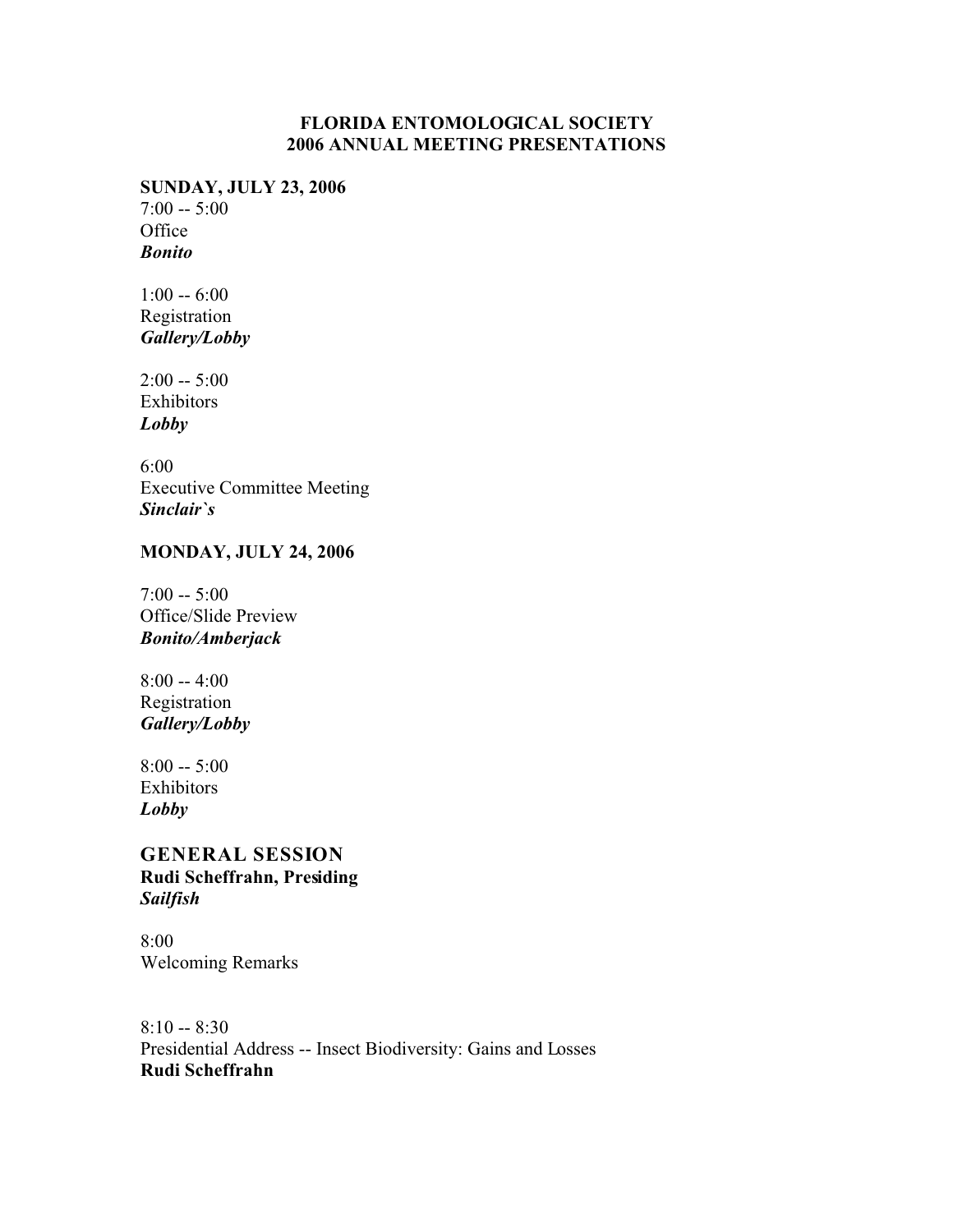8:30 -- 9:20 Pioneer Lecture Dr. Lawrence A. Hetrick

2006 Pioneer Lecturer: **Dr. Robert Woodruff A Difference of Degrees** 

 $9:20 - 9:45$ Break

 $9:45 - 11:00$ Business Meeting *Dolphin*

#### **MONDAY, JULY 24, 2006 POSTER DISPLAY SESSION ( Authors present from 1:00 -- 2:00)** *Marlin*

DSP 1. Survey of Structural Wood-Infesting Beetles in Florida. **Brian Cabrera.** University of Florida, Ft. Lauderdale Research & Education Center, 3205 College Ave., Davie, FL, 33314

DSP 2. Temperature-dependent development of the cycad aulacaspis scale, *Aulacaspis yasumatsui* (Hemiptera: Diaspididae). **Ronald D. Cave** and Cora Sciacchetano. University of Florida, Indian River REC, 2199 S. Rock Road, Ft. Pierce, FL 34945.

DSP 3. Influence of Temperature and Humidity on Life History Characteristics of *Boreioglycaspis melaleucae* (Hemiptera: Psyllidae), a Biological Control Agent of the Invasive Tree *Melaleuca quinquenervia.* **Robyn N. Chiarelli**, Paul D. Pratt, Cressida S. Silvers, and Ted D. Center. USDA-ARS, 3225 College Avenue, Fort Lauderdale, Florida 33314.

DSP 4.Cytochrome C Oxidase sequence data distinguish a thelytokous subpopulation of *Odontosema anastrephae* from a morphologically identical arrenotokous subpopulation. **Claudia S. Copeland**, Marjorie Hoy, Ayyamperumal Jeyaprakash, Martin Aluja, John Sivinski. USDA/ARS/CMAVE, 1700 SW 23rd Dr., Gainesville, FL 32608

DSP 5. Biology and Damage of an Undescribed Baridine Weevil on Amaryllis. **Nancy D. Epsky**, Alison Walker, Thomas Weissling and Alan Meerow. USDA, ARS, SHRS, Miami, FL 33158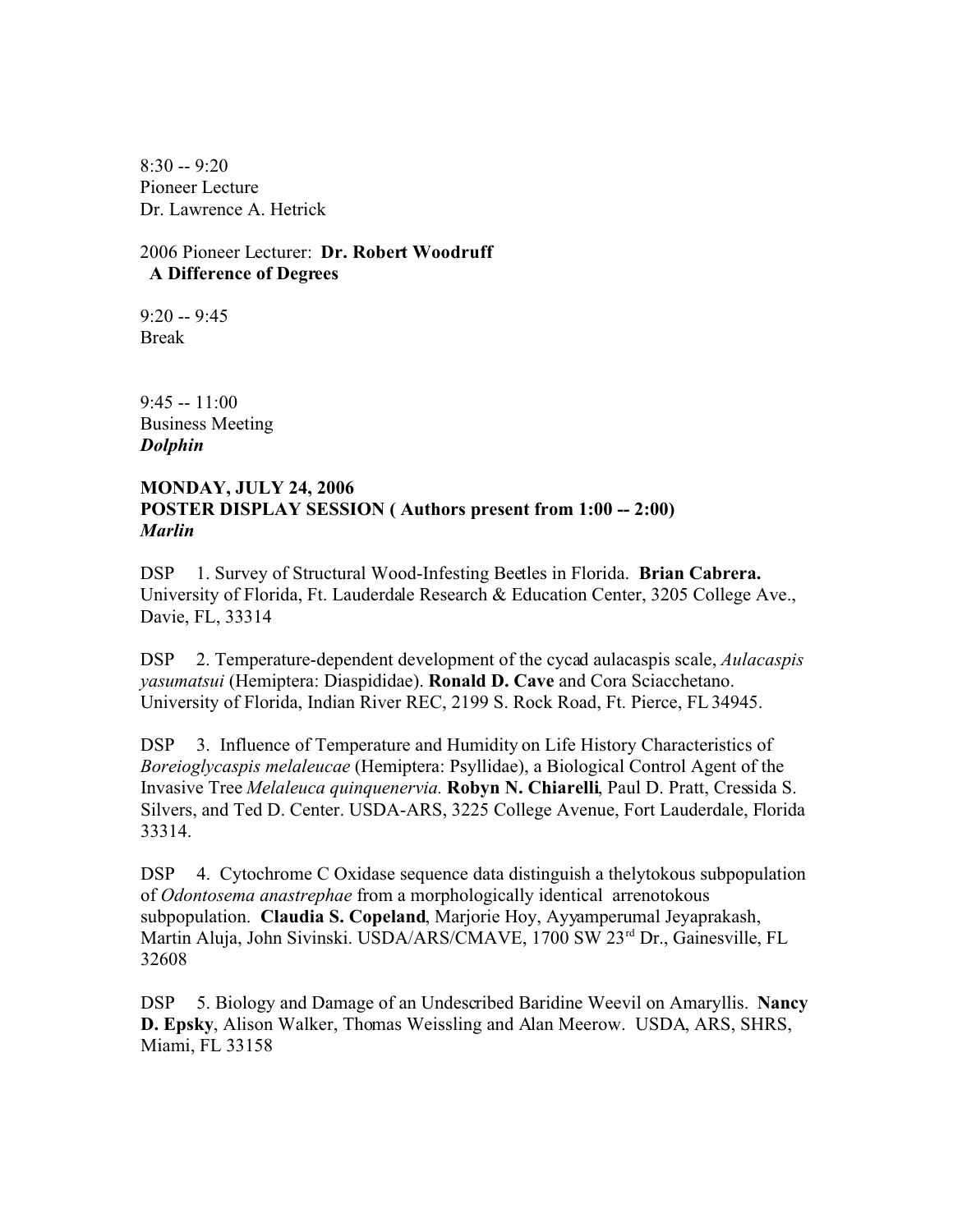DSP 6 *. Larra bicolor*: Spreading the wasps throughout Florida**. J. H. Frank,** R. K. Sprenkel, and N. C. Leppla. Entomology and Nematology Dept., University of Florida, Gainesville, FL 32611-0630

DSP 7. Why should you care about flesh fly storage proteins? **Daniel A. Hahn.** Department of Entomology and Nematology, University of Florida, P.O. Box 110630, Gainesville, FL

DSP 8. Taking the war against invasive species offshore. Moses T.K. Kairo, Antonio Francis and **Muhammad Haseeb.** Center for Biological Control, Florida Agricultural and Mechanical University, Tallahassee, FL

DSP 9. Stop the Invasion: Empowering Teachers with Knowledge of Invasive Species**. Adrian Hunsberger**, Marella Crane, and Chris Miller. University of Florida/IFAS, Miami-Dade County Extension, Homestead, FL

DSP 10. Gene Expression in Asian Citrus Psyllid: Vector of citrus greening.**Wayne Hunter**. USDA -- ARS, United States Horticultural Research Laboratory, 2001 South Rock Road, Fort Pierce, FL 34945

DSP 11. Gene Expression in two leafhopper vectors of Pierces Disease of grapes, Glassy-winged sharpshooter and Blue-green sharpshooter. **Wayne Hunter.** USDA -- ARS, United States Horticultural Research Laboratory, 2001 South Rock Road, Fort Pierce, FL 34945

DSP 12. Backyard Composting of Infested Fruit: A Potential Pathway for Introduction of *Anastrepha* Fruit Flies (Diptera: Tephritidae) into Florida**. Paul E. Kendra**, Michael K. Hennessey, Edward M. Jones, Wayne S. Montgomery and Nancy D. Epsky. USDA-ARS, SHRS, Miami, FL 33158-1334

DSP 13. Ovigeny in selected generalist predators. **Jesusa C. Legaspi,** Mark A. Jervis and Benjamin C. Legaspi, Jr. USDA, ARS, CMAVE/FAMU-CBC, 6383 Mahan Dr. Tallahassee, FL 32308

DSP 14. An Eriophyid Mite on Loropetalum. **Gary L. Leibee.** Mid-Florida REC/IFAS/UF, 2725 Binion Road, Apopka, FL 32703-8504

DSP 15. IPM Florida Success Stories, The First Five Years. **N. C. Leppla** & J. L. Gillett. UF/IFAS Statewide IPM Program P.O. Box 110630 Gainesville Florida 32611

DSP 16. Effects of cane trash on Lesser Cornstalk Borer (Lepidoptera : Pyralidae) damage to sugarcane. **Hardev Sandhu** and Gregg Nuessly. University of Florida, Everglades REC, 3200 E. Palm Beach Road, Belle Glade, FL 33430.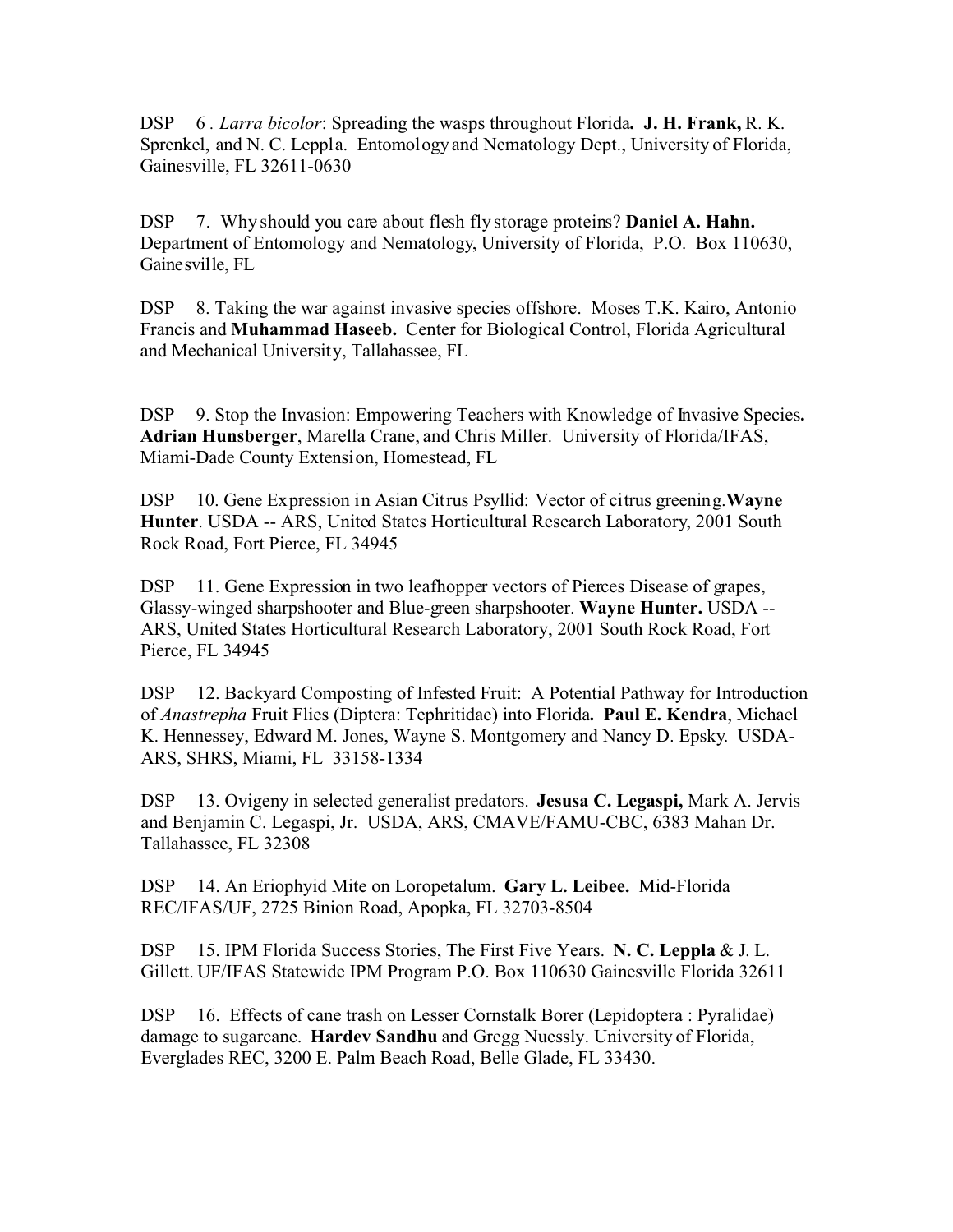#### **MONDAY MORNING, JULY 24, 2006 SYMPOSIUM: Biotype Q of the Sweetpotato Whitefly: An Emerging Threat to Florida Vegetable and Ornamental Crops. Moderators/Organizers: Lance Osborne, David Schuster** *Sailfish*

#### 10:00

1. What is Biotype Q and Where Did It Come From? **Lance Osborne**, University of Florida, Mid-Florida Research & Education Center, Apopka, FL

#### 10:20

2. Detection and Spread of Biotype Q in the United States**. Cindy McKenzie**, USDA, ARS, US Horticultural Research Laboratory, Ft. Pierce, FL

#### 10:40

3. Insecticide Resistance in Biotype Q. **David Schuster**, University of Florida, Gulf Coast Research & Education Center, Wimauma, FL

#### 11:00

4. Insecticide Efficacy Trials Against the Q Biotype on Greenhouse Crops. **Ron Oetting**, University of Georgia, College of Agriculture & Environmental Science, Griffin, GA

#### 11:20

5. Prospects for Biological Control of Biotype Q. **Phil Stansly**, University of Florida, Southwest Florida Research & Education Center, Immokalee, FL

#### $11:40$

6. The Potential of Biotype Q as a Vector of Plant Viruses in the United States**. Jane Polston,** University of Florida, Department of Plant Pathology, Gainesville, FL

12:00

Closing Comments/Discussion

12:00 -- 1:30 Lunch Break

12:00 -- 1:30 Luncheon -- Graduate students with **Pioneer Lecturer Dr. Woodruff.** *Terrace*

**MONDAY AFTERNOON, JULY 24, 2006 SYMPOSIUM: The Bed Bug Phenomenon from a Florida Perspective Organizer and Moderator: Brian Cabrera** *Pompano*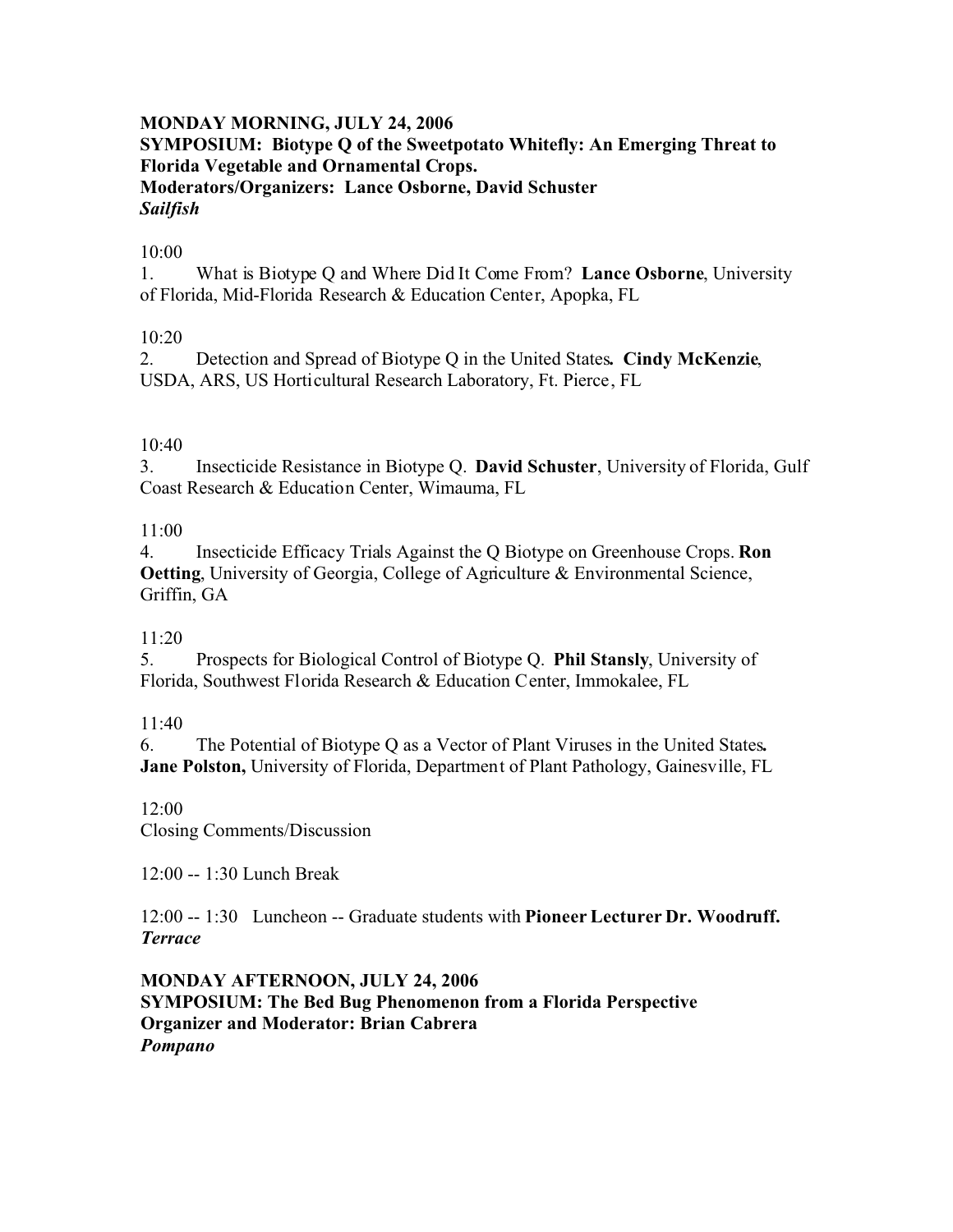7. Welcome and Introduction: An Overview of Bed Bugs. **Brian Cabrera**, University of Florida, Ft. Lauderdale Research & Education Center.

# $2:20$

8. Bed Bug Rearing and Its Obstacles: **Jeff Hertz**, Entomology and Nematology Department, University of Florida, Gainesville, FL.

## $2:40$

9. Treating Bed Bugs Old School Style. **Paul Sugrue**, Nozzle Nolen, West Palm Beach, FL.

# $3:00$

# **Break**

# 3:20

10. The Re-Introduction of *Cimex* species Into the Residential/Commercial Arena in South Florida and New Management Techniques**. Ron Box**, Hulett Environmental Services, West Palm Beach, FL.

# $3.40$

11. The Human Side of Bed Bug Infestations. **Mel Whitson**, Wellmark International/Zoecon, Melbourne, FL.

# 4:00

12. The Bed Bug Problem from an Industry Perspective. **John Paige**, Bayer Environmental Science, Vero Beach, FL.

# $4.20 - 5.00$

Panel Discussion: Bed Bugs Are Here -- What Do We Do Now?

# **MONDAY AFTERNOON, JULY 24, 2006**

#### **CONCURRENT SESSION:Student Paper Competition, Doctor of Philosophy Organizer/Moderator -- Marco Toapanta** *Dolphin*

 $2:00$ Introduction and Instructions

# 2:05

13. Behavioral response of pepper weevil, *Anthonomus eugenii* Cano, to oviposition plugs and associated ovipositional cues. **Karla M. Addesso** and Heather J. McAuslane. University of Florida, Entomology & Nematology Department, 970 Surge Area Drive, P.O. Box 110620, Gainesville, FL 32611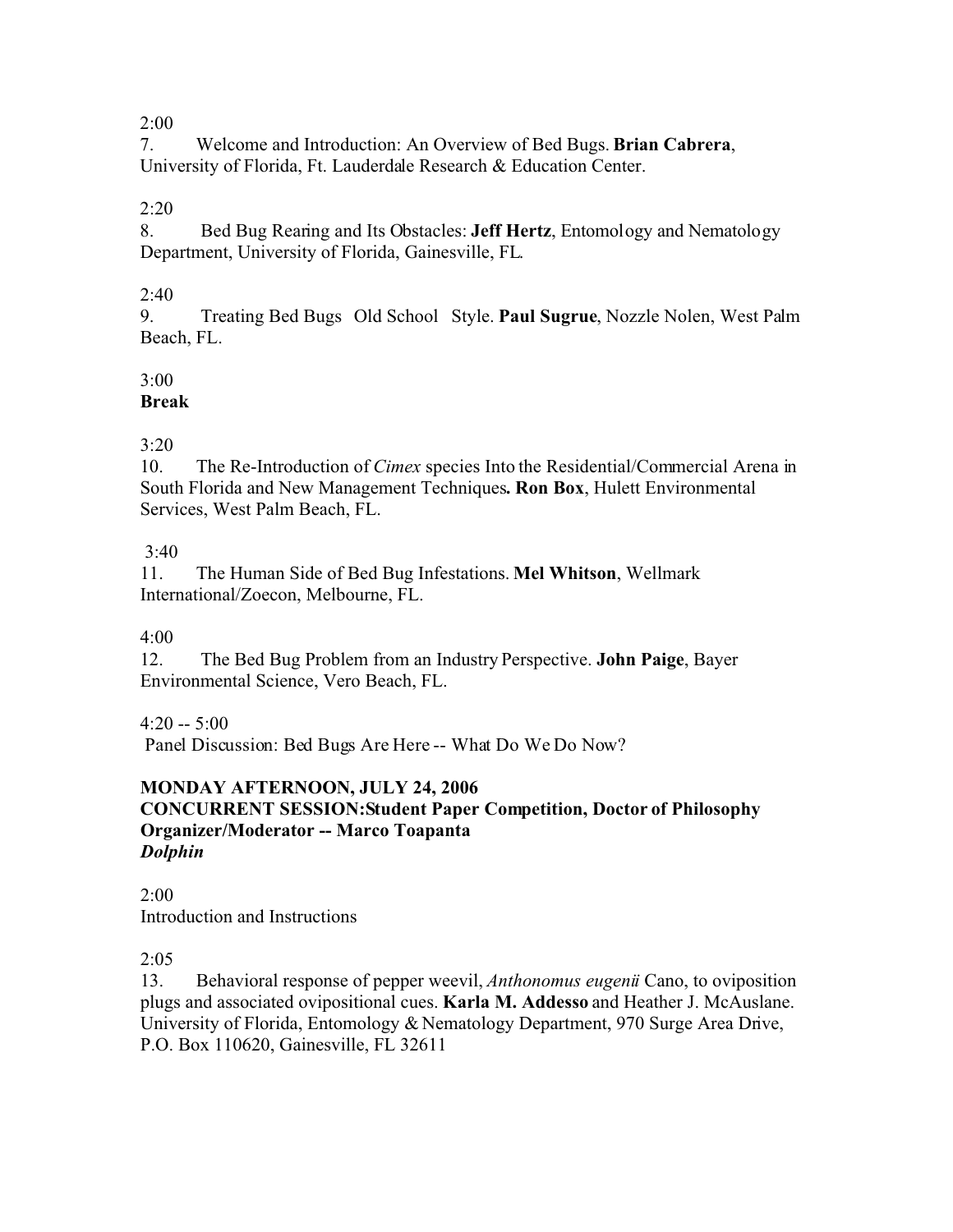14. Economic Injury Level and Description of the Damage Inflicted by Flower Thrips, *Frankliniella* spp. in Early-season Blueberries. **Arevalo, H. A.,** and O. E. Liburd. University of Florida, Department ofEntomology and Nematology, Bldg. 970 Natural Area Drive, Gainesville, FL 32611

### $2:33$

15. Changes in Gut Carbohydrolase Activities in *Reticulitermes flavipes* Workers in Response to Hardwood, Softwood and Cellulose Diets**. Joseph A. Smith** and Philip G. Koehler. Department of Entomology & Nematology, University of Florida, P.O. Box 110620, Gainesville, FL 32611

## $2.47$

16. Oxidative Responses of St. Augustinegrasses Challenged by Southern Chinch Bug, *Blissus insularis* Barber (Hemiptera: Blissidae). **M. Rangasamy,** B. Rathinasabapathi, H. J. McAuslane, R. H. Cherry, and R.T. Nagata. Dept. Of Entomology and Nematology, University of Florida, Gainesville FL 32608

## 3:01

Break

# 3:20

17. Evaluation of Trap Design and Color to Improve Grape Root Borer (Lepidoptera: Sesiidae) Monitoring. **Craig Roubos**, Oscar E. Liburd, Scott Weihman. . Dept. Of Entomology and Nematology, University of Florida, Bldg. 970 Natural Area Drive Gainesville FL 32611

#### 3:34

18. Extracts of Romaine Lettuce Latex Deter Feeding of Banded Cucumber Beetle (Coleoptera: Chrysomelidae). **Amit Sethi,** Heather J. McAuslane, Hans T. Alborn, Russell T. Nagata, and Greg S. Nuessly. Department of Entomology and Nematology, University of Florida, P.O. Box 110620, Gainesville, Florida 32611.

#### 4:48

19. *Thripinema fuscum* parasitism reduces both the feeding of *Frankiniella fusca* (Thysanoptera: Thripidae) on peanut and the transmission of *Tomato Spotted Wilt Virus.*  **Kelly Sims.** Department of Entomology and Nematology, University of Florida, P.O. Box 110620, Gainesville, Florida 32611.

## $6:30 - 8:30$ **Reception/Mixer --** *Terrace*

**Exhibits --** *Lobby*

# **TUESDAY MORNING, July 25, 2006**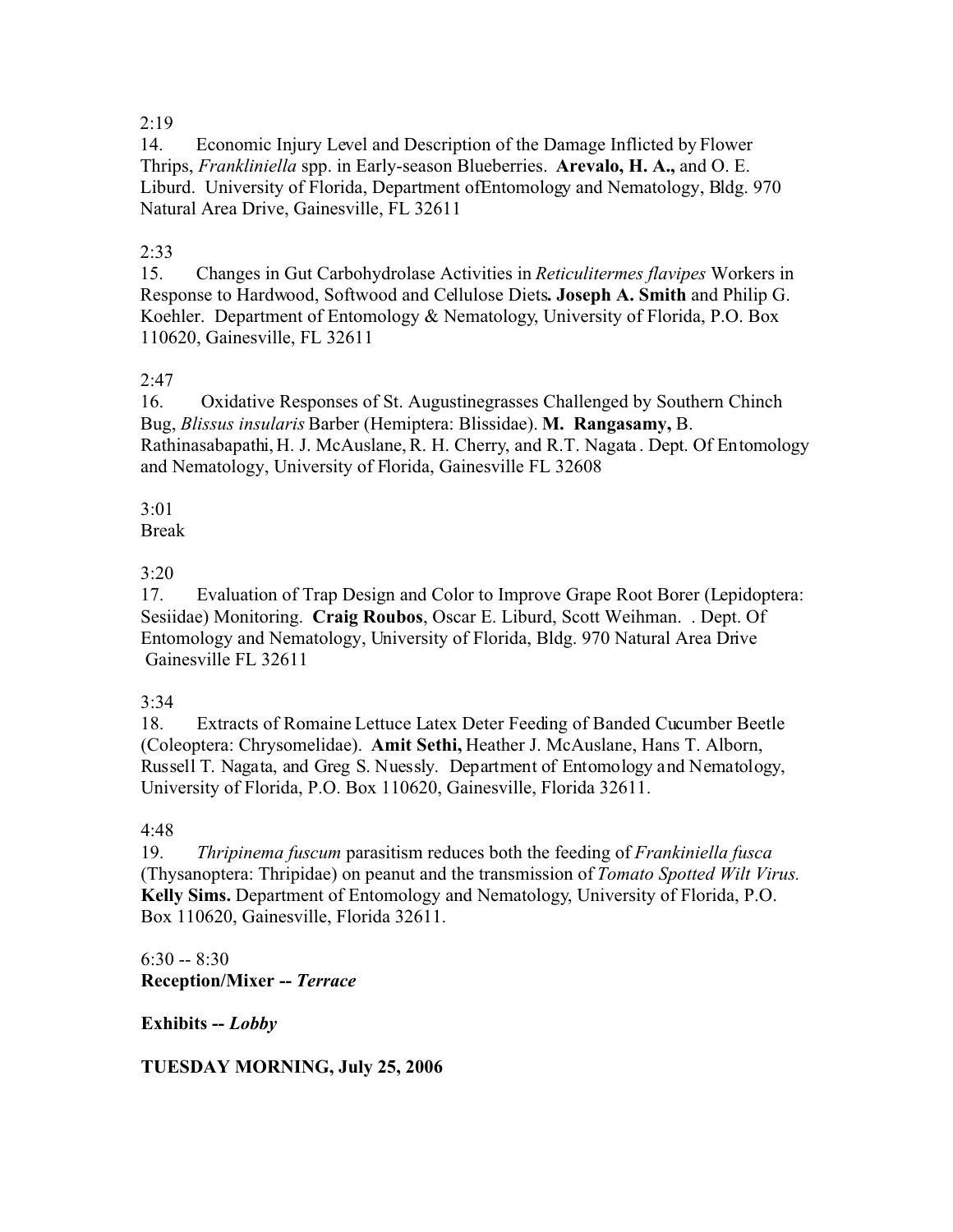$7:00 - 8:00$ **Past Presidents` Breakfast** *Sinclair`s*

 $7:00 - 5:00$ **Office** *Bonito*

 $8:00 - 4:00$ Registration *Gallery/Lobby*

 $8:00 - 5:00$ Exhibitors, continued *Lobby*

 $8:30 - 12:00$ **SYMPOSIUM: Innovative Research in Industry Organizer/Moderator: Scott Ferguson** *Amberjack*

#### 8:30

Introduction -- Scott Ferguson, Syngenta Crop Protection, Vero Beach, FL

8:40

20. Innovation Under Pressure -- Injecting Insecticides into Trees for Insect Control. **David Cox**, Syngenta Crop Protection; D. Grosman, Texas Forest Service, Lufkin, TX; J.J. Daccola, Arborjet Inc., Winchester, MA.

#### 9:05

21. Turf Insect Management, Acceptance of New Innovations in the Past and in the Present**. Doug Houseworth**, Arysta, 2777 Ocean Oaks Drive South, Fernandina Beach, FL 32034

#### 9:30

22. Innovative IPM Preventive Practices for Tomato and Pepper. **Charlie Mellinger,** Glades Crop Care, Stuart, FL.

# $9.55$

23. A Brief History of Leafminer Resistance Monitoring: From Bioassays to Molecular. **Scott Ferguson** & Omaira Pineda, Syngenta Crop Protection, Vero Beach, FL.

10:30 -- 10:45 Break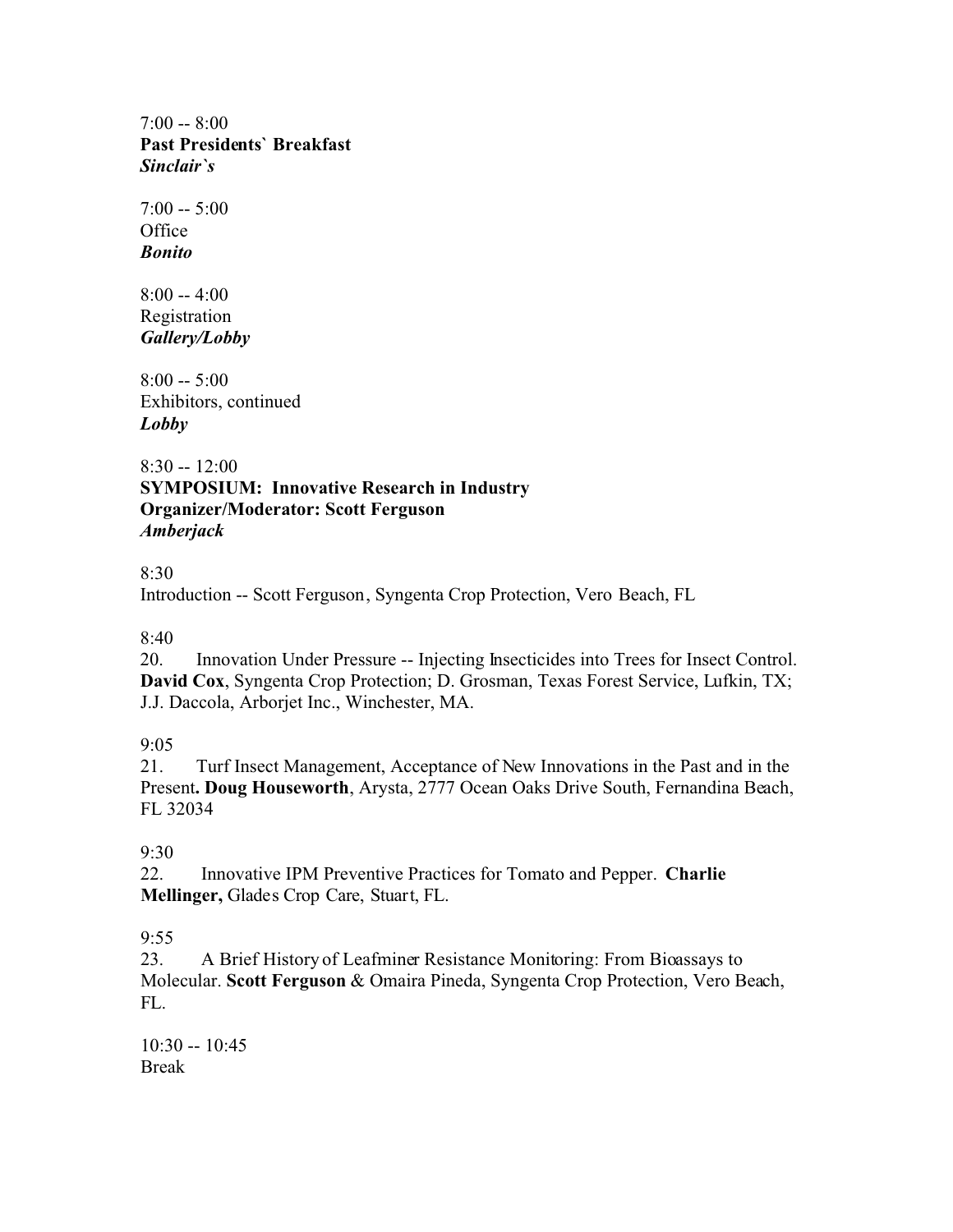24. Transmission of non-repellant liquid termiticide among subterranean termites. **Jim Ballard**, FMC, Princeton, NJ.

# $11:10$

25. OBERON<sup>®</sup>: a new resistance management tool for whitefly control in vegetables. **Marco Toapanta**, Bayer CropScience, Tampa, FL; David Schuster, GCREC, University of Florida; Roberto Cordero, GCREC-University of Florida; Lamar Buckelew, Bayer CropScience, Research Triangle Park, NC and Robert Steffens, Bayer CropScience, Research Triangle Park, NC

#### 11:35

26. MaxForce TMS® : Cooperative Development of a Nontraditional Product**. John Paige,** Bayer Crop Science, Vero Beach, FL.

#### **CONCURRENT SESSION: Student Paper Competition, Master of Science Dan Hahn, Organizer** *Dolphin*

8:00 Introduction and Instructions

## 8:05

27. Evaluation of Pest Defense Tubes in the Wall System`s insecticide delivery for control of cockroaches. **Barbara Bayer** and Dr. Philip Koehler. University of Florida, Department of Entomology and Nematology, Building 970, Natural Area Drive, Gainesville, FL 32611

#### 8:19

28. Ecological interactions between an invasive bromeliad-eating weevil, *Metamasius callizona*, and two host bromeliads in south Florida, *Tillandsia fasciculata* and *T. utriculata*. **Teresa Cooper.** Department of Entomology and Nematology, University of Florida, Gainesville, FL 32611

#### 8:33

29. Effect of Timed Releases of *Neoseiulus californicus* (McGregor) in Controlling the Twospotted Spider Mite in Strawberries. **Fraulo, A.B.** and O. E. Liburd. University of Florida, Department of Entomology and Nematology, Building 970 , Natural Area Drive, Gainesville, FL 32611

#### 8:47

30. Evaluation of Fipronil-Impregnated Cords for House Fly Control. **Hertz, Jeffrey C.** University of Florida, Urban Entomology Laboratory, Bldg. 970, Natural Area Drive, PO Box 110620, Gainesville, FL 32611-0620.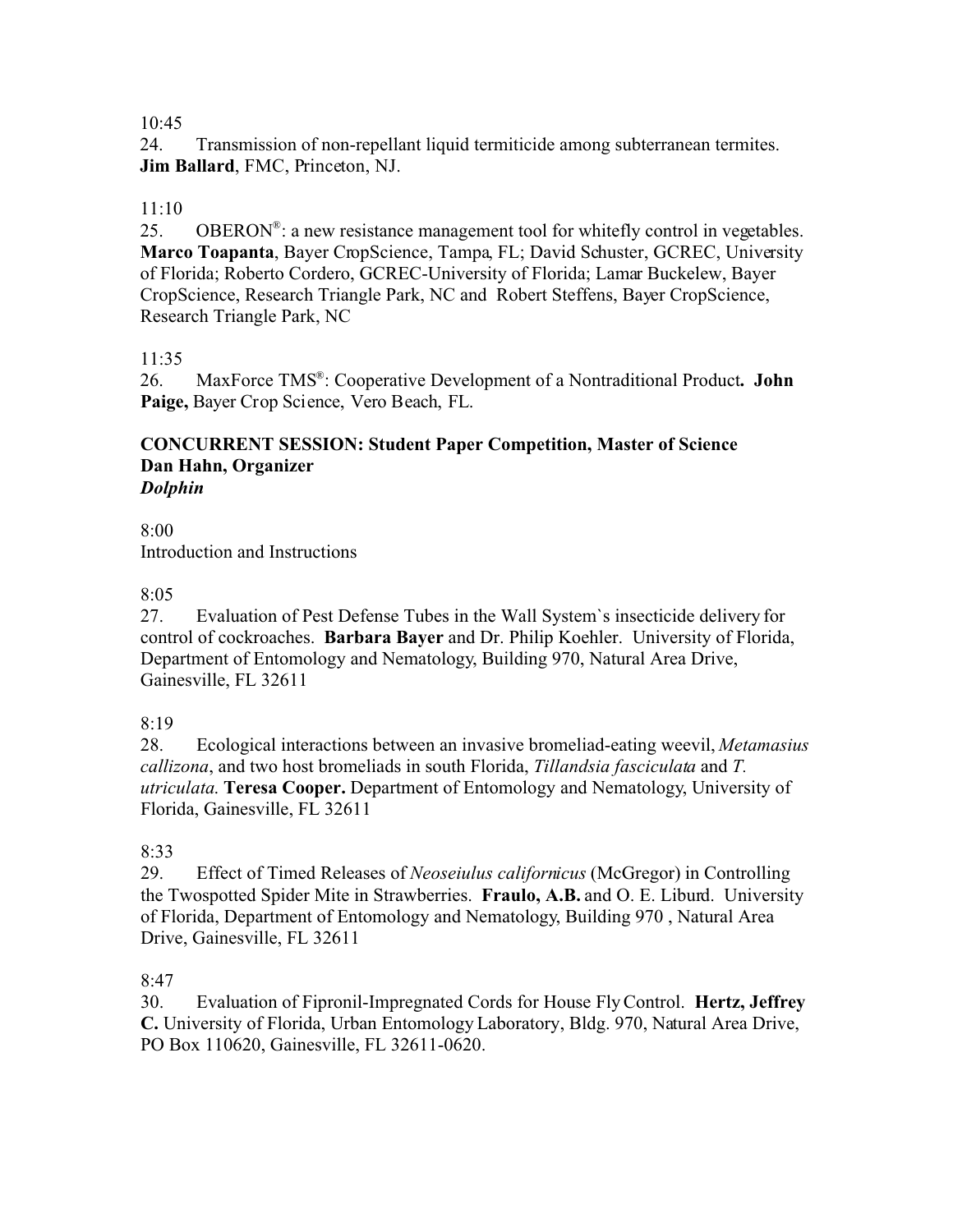31. Biology and management of *Tomatus subtropicus* in St. Augustinegrass. **Kostromytska O.S.,** Buss E.A. University of Florida, Department of Entomology and Nematology, Building 970, Natural Area Drive, Gainesville, FL 32611.

9:15

32. How do Formosan subterranean termites create tunnel space? **Hou-Feng Li** and Nan-Yo Su. Department of Entomology and Nematology, University of Florida, Ft. Lauderdale Research & Education Center, University of Florida.

9:29

33. Effect of living and synthetic mulches with and without a reduced-risk insecticide for the control of whiteflies and aphids in cucurbit. **Teresia Nyoike** and Oscar Liburd. University of Florida, Department of Entomology and Nematology, Building 970, Natural Area Drive, Gainesville, FL 32611

 $10:30 - 10:45$ Break

**POSTER SESSION, continued 10:00 AM -- 5:00 PM** Posters must be removed by 5:00 P.M. Tuesday

**CONCURRENT SESSION Contributed Papers, General Entomology Rob Meagher, Moderator** *Pompano*

 $10.45$ Introduction

10:50

34. History of Africanized Honey Bees **(***Apis mellifera scutellata***)** in Florida. **William H Kern, Jr.** and G. W. Hayes, Jr. Ft. Lauderdale research and Education Center, University of Florida, 3205 College Ave., Ft. Lauderdale, FL 33314.

11:00

35. Impact of Africanized Bees on the Pest Management Industry in Florida. **Philip G. Koehler.** Department of Entomology, University of Florida, Gainesville, FL 32611

11:10

36. Africanized Honey Bees **(***Apis mellifera scutellata***)** training for First -- Responders in Florida. **William H Kern, Jr.** Ft. Lauderdale research and Education Center, University of Florida, 3205 College Ave., Ft. Lauderdale, FL 33314.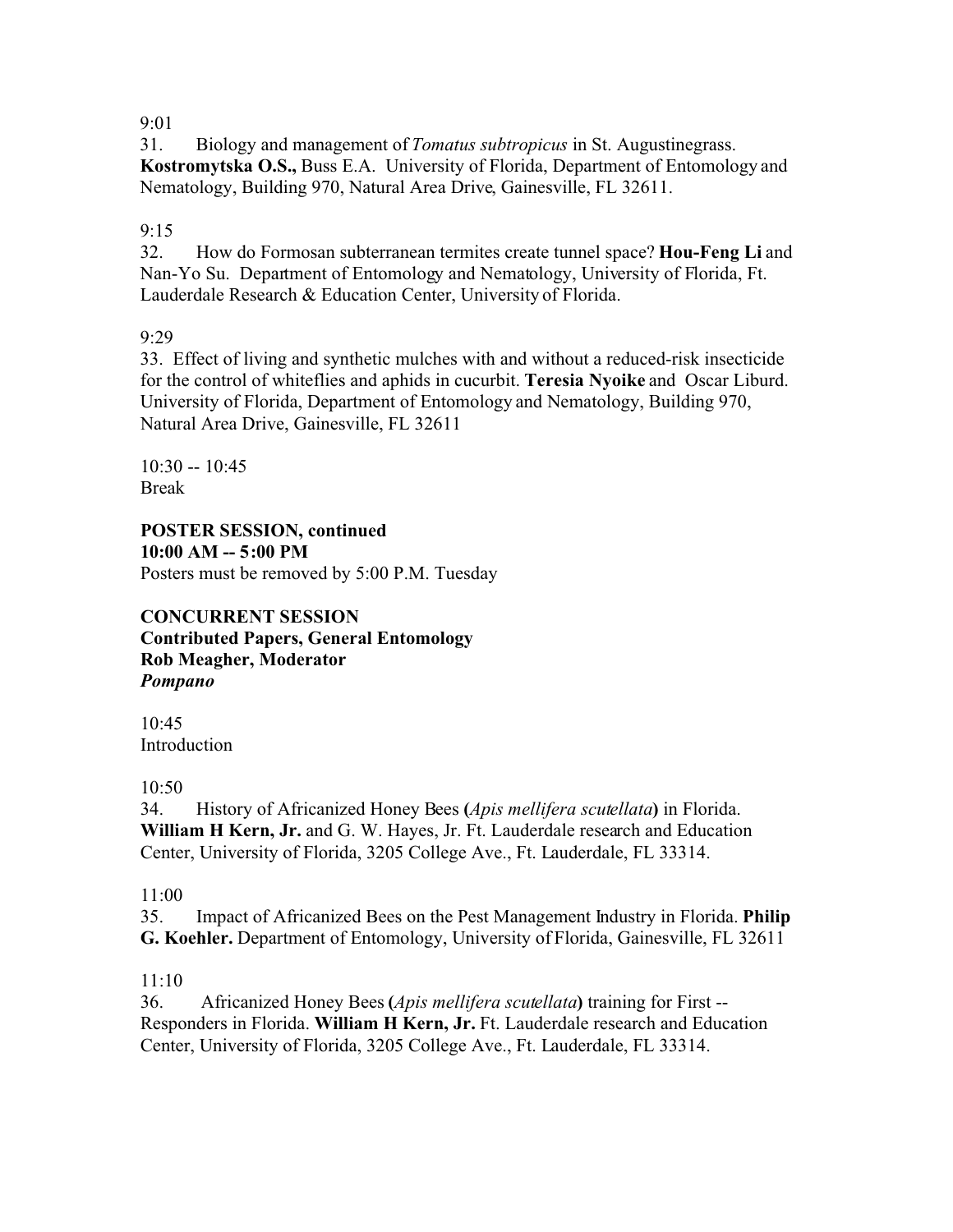37. Effect of Southern Chinch Bug on Weed Establishment in St. Augustinegrass **Ron Cherry**, Curtis Rainbolt, and Russell Nagata. Everglades REC, University of Florida, 3200 E. Palm Beach Road, Belle Glade, FL 33430

## 11:30

38. Greenbug Aphid Damage to Warm Season Turfgrasses. **Gregg Nuessly** and Russell Nagata. Everglades Research and Education Center, UF/IFAS, 3200 E. Palm Beach Rd., Belle Glade, FL 33430

#### 11:40

39. The West Indies mahogany scale, Conchaspis cordiae, an unusual scale insect recently found in Florida. **F. W. Howard** and Greg S. Hodges. Ft. Lauderale REC, Davie, FL.

11:50

40. Thrips Associated with Native Orchids in Northern Florida**. Joe Funderburk** & Jyotsna Sharma. NFREC-University of Florida, 155 Research Road, Quincy, FL 32351

 $12:00 - 2:30$ **TUESDAY, JULY 25, 2006 AWARDS LUNCHEON** *Sailfish*

 $2:30 - 5:30$ **TUESDAY AFTERNOON, JULY 25, 2006 WORKSHOP: Household Invaders Pest Identification, Bill Kern and Brian Cabrera, Presenters** *Dolphin*

 $2:30 - 5:00$ **SYMPOSIUM: Asian Citrus Psyllid and Citrus Greening Disease: A New Challenge for the Florida Citrus Industry Michael Rogers, Organizer and Moderator** *Amberjack*

2:30

Introductory Remarks, Michael E. Rogers, UF-IFAS-CREC, Lake Alfred, FL

#### 2:35

41. Citrus greening disease: Another new disease for Florida citrus. **Ronald H. Brlansky**, UF-IFAS-CREC, Lake Alfred, FL.

#### $2:55$

42. Discovery and spread of Asian citrus psyllid and citrus greening. **Susan E. Halbert**, DPI-FDACS, Gainesville, FL.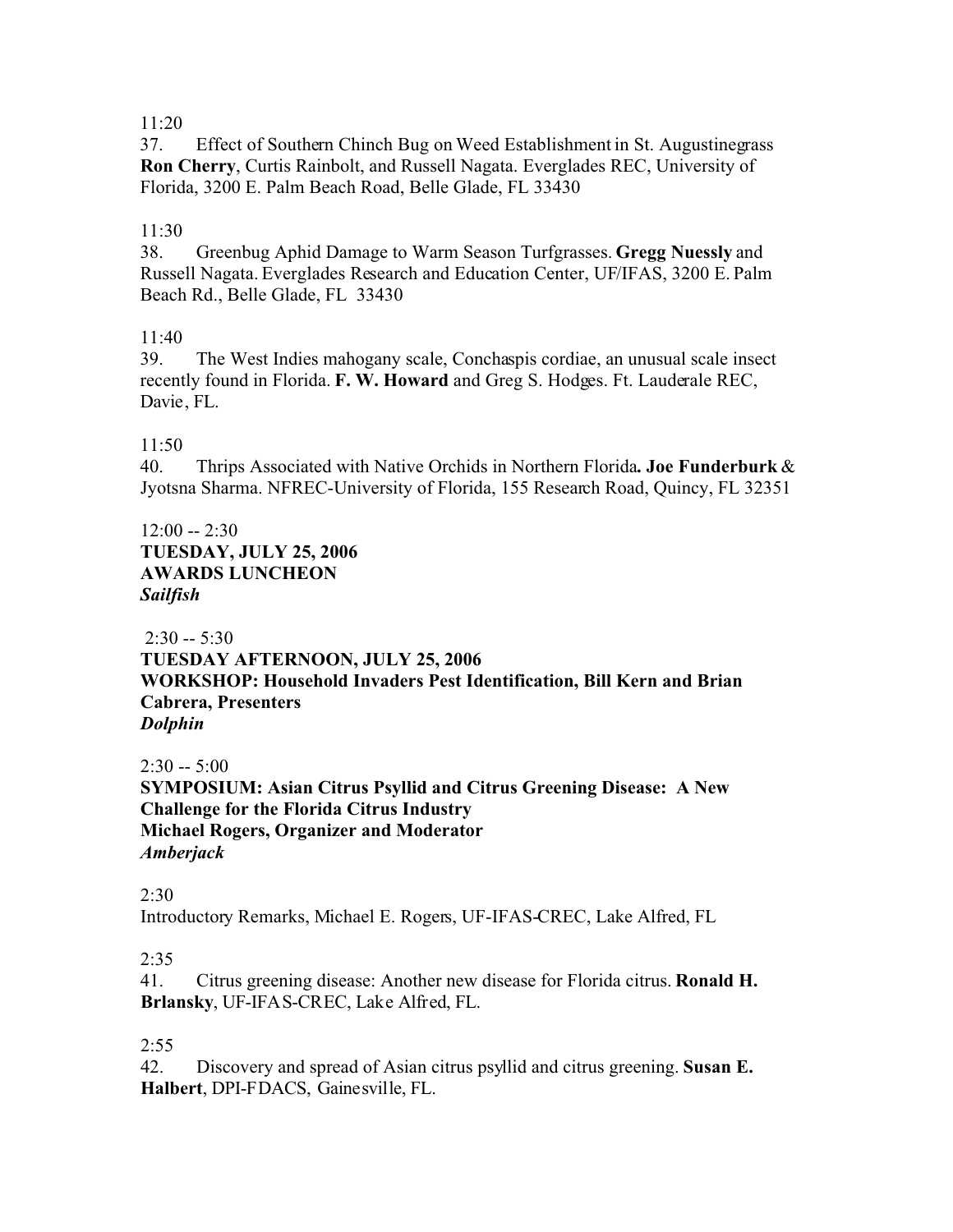$3:20 - 3:35$ Break

## 3:35

43. Asian citrus psyllid - biology and seasonal ecology. **David G. Hall**, USDA-ARS-USHRL, Ft. Pierce, FL.

#### 3:55

44. Biological control of Asian citrus psyllid in Florida and Puerto Rico. **Philip A. Stansly**, UF-IFAS-SWFREC, Immokalee, FL, Richard Pluke, Urb. College Park, San Juan, Puerto Rico and Jawwad Qureshi, UF-IFAS-SWFREC, Immokalee, FL.

#### 4:15

45. Management of the Asian Citrus Psyllid, *Diaphorina citri* (Homoptera: Psyllidae) on Orange Jasmine. **Catharine M. Mannion** and Jorge E. Pena.University of Florida, Tropical Research and Education Center, 18905 SW 280 St, Homestead, FL, 33031

## 4:35

46. Prospects for developing an IPM program to suppress Asian citrus psyllid populations and incidence of citrus greening disease. **Michael E. Rogers**, UF-IFAS-CREC, Lake Alfred, FL.

#### **CONCURRENT SESSION, continued Contributed Papers, General Entomology R. Scheffrahn, Moderator**  *Pompano*

2:30 Introduction

#### $2:35$

47. Global Relationships of *Bemisia tabaci* (Hemiptera: Aleyrodidae) revealed using Bayesian Analysis of mitochondrial COI DNA sequence. **Laura M. Boykin**, Robert G. Shatters, Jr., Rosemarie C. Rosell, Cindy L. McKenzie, Ruth Ann Bagnall. Paul De Barro, and Don R. Frohlich . USDA, ARS, Horticultural Research Laboratory, 2001 South Rock Road, Fort Pierce, FL 34945

# 2:45

48. Cytological attributes in eupyrene sperm bundles of  $F_1$  sterile males: Relevance to the sterile insect technique (SIT) for Lepidopterans. **James E. Carpenter** and O.G. Marti, USDA- ARS, Crop Protection & Management Research Unit, P.O. Box 748, Tifton, GA 31793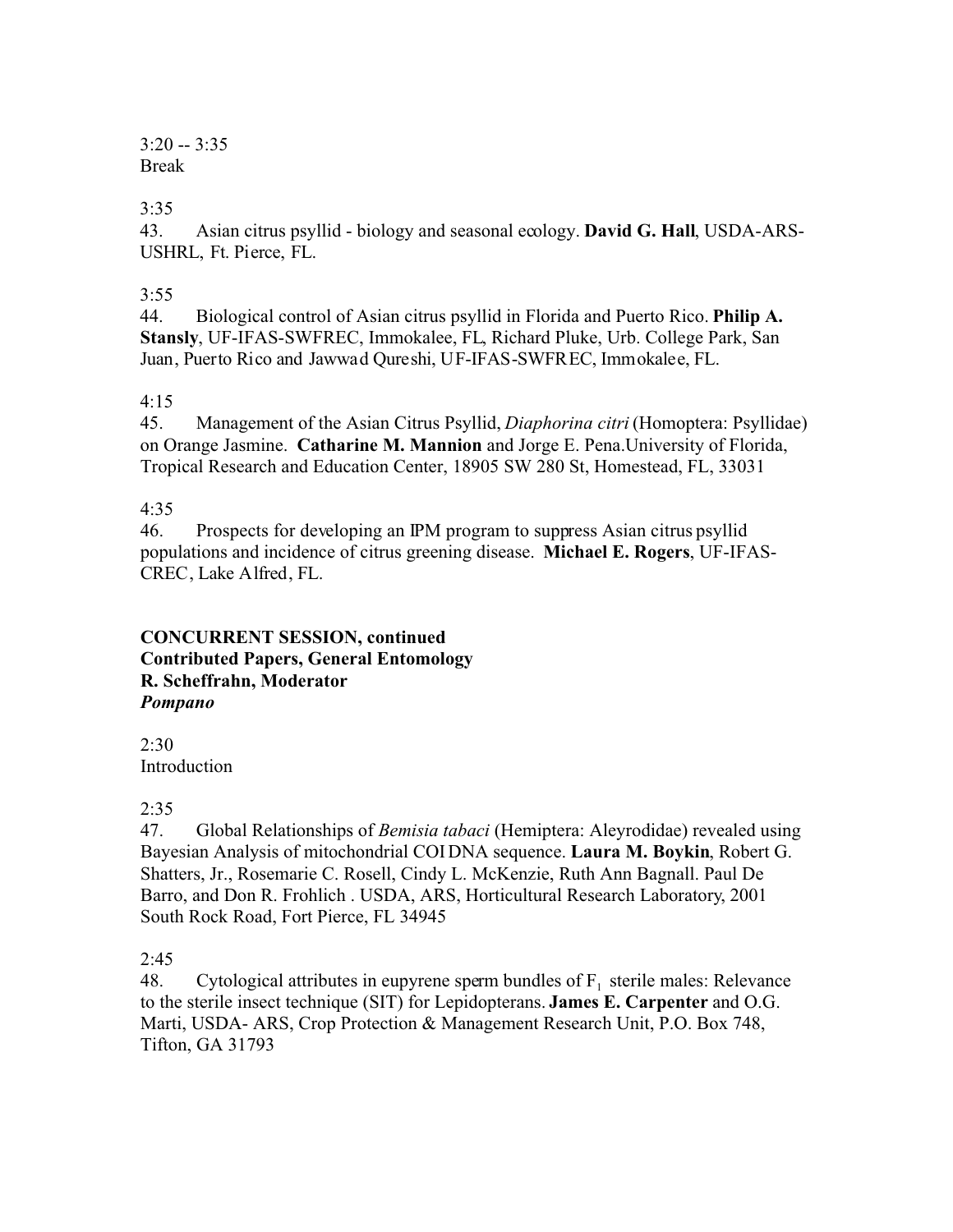49. Functionality of *Jc*DNV-Derived Somatic Transformation Vectors in Insects and the Role of Viral Enhancer Sequences. **Paul D. Shirk**, Richard B. Furlong, Jennifer L. Gillett and Herve Bossin. USDA-ARS-CMAVE, 1700 23<sup>rd</sup> Drive, Gainesville, FL 32608

# 3:05

50. New transformation vectors for improved SIT and ecological safety in tephritid species. **A. M. Handler** and G. J. Zimowska. USDA-ARS-CMAVE, 1700 23rd Drive, Gainesville, FL 32608

3:20 -- 3:35 Break

# 3:35

51. Searching for Exotic *Spodoptera* Species**. Meagher, R. L**., J. Brambila, & E. Hung. USDA-ARS, 1700 SW 23rd Dr., Gainesville, FL 32608.

# $3:45$ <br> $52.$

52. Mass Rearing of *Cactoblastis cactorum*: An Evaluation of Mating and Egg Production in the Laboratory. **Colothdian D. Tate** and James E. Carpenter**.** USDA-ARS,CPMRU,P.O. Box 748, 2747 Davis Rd., Tifton, GA 31793-0748

## $3:55$

53. *Amblyeseius swirskii*; A revolutionary biological tool in the fight against whitefly and thrips. **René Ruiter.** Koppert Biological Systems in the US.

#### 4;05

54. Some Strawberry Growers` Arguments Against Biological Control of Twospotted Spider Mite, *Tetranychus urticae* Koch **. James F. Price**. UF IFAS Gulf Coast Research and Education Center, 14625 CR 672, Wimauma, FL 33598

# 4:15

55. Effects of Nutrients from Moth Eggs on Fecundity of the Predator *Orius insidiosus.* **Shapiro, Jeffrey P.** and Ferkovich, Stephen M. USDA, ARS, 1700 SW 23rd Drive, Gainesville, FL 32608

# 4:25

56. Brazilian Peppertree Leaflet Galling Psyllid *Calophya terebinthifollii* (Hemiptera: Psyllidae): Field Host Range and Impact Studies. G. Barbieri, M.D. Vitorino, and **J.P. Cuda.** Department of Entomology & Nematology, University of Florida, PO Box 110620, Gainesville, FL 32611-0620

# **WEDNESDAY MORNING, July 26, 2006**

 $8:00 - 10:00$ Registration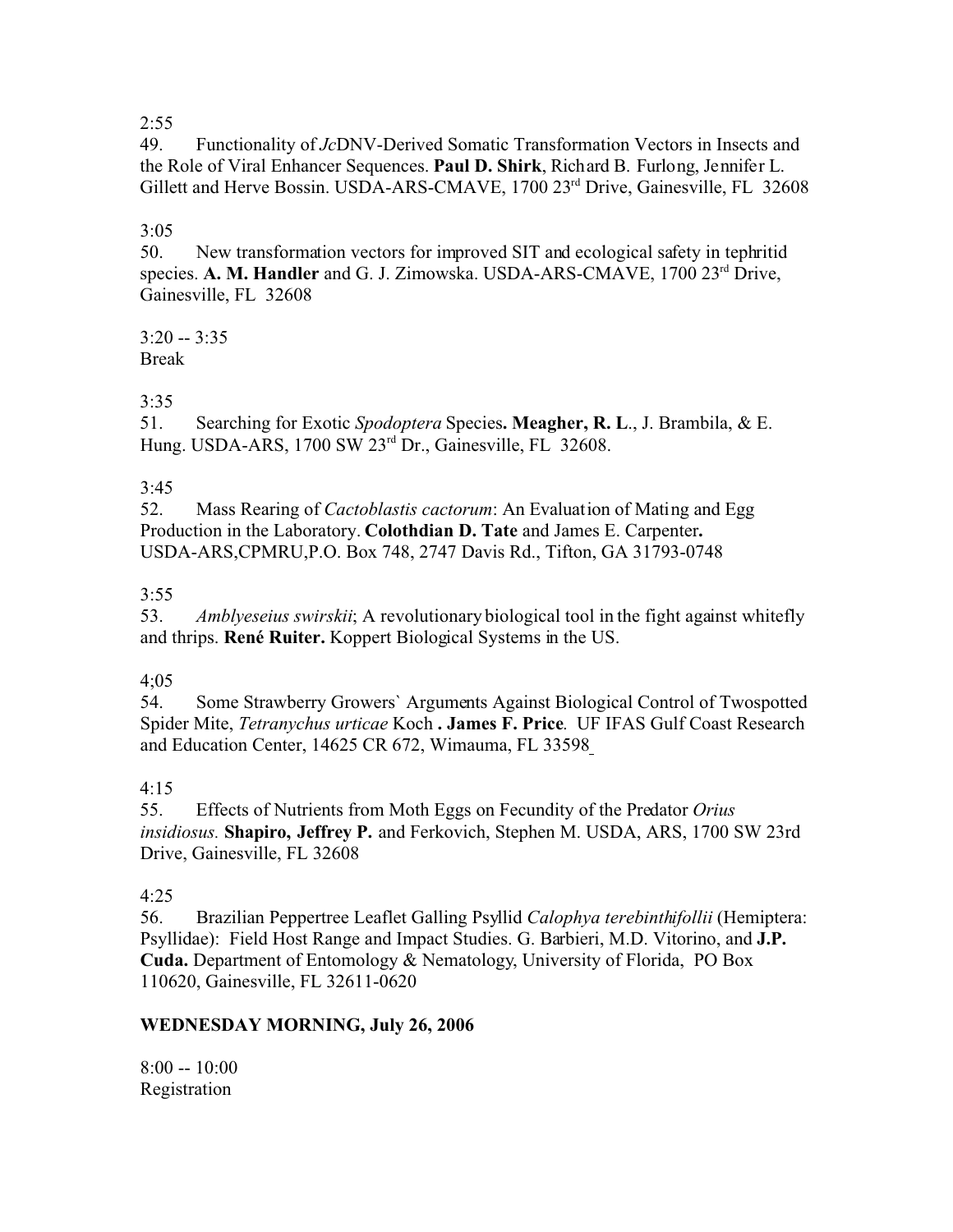#### **Contributed Papers, General Entomology Geri Cashion, Moderator** *Pompano*

#### 8:00 Introduction

## 8:05

57. Development of chilli thrips, *Scirtothrips dorsalis* Hood on selected crops**. D. R. Seal** and W. Klassen. Tropical Research and Education Center, 18905 SW 280 Street, Homestead, FL 33031

# 8:15

58. A comparative analysis of Mediterranean and Queensland fruit fly wing-buzzing sounds associated with mating**. Mankin, R. W**. and P. W. Taylor USDA-ARS, 1700 SW 23rd Dr., Gainesville, FL 32608

# $8:25$ <br>59.

59.Influence of a Juvenile Hormone Analog and Dietary Protein on Male Caribbean Fruit Fly, *Anastrepha suspensa* (Diptera: Tephritidae), Sexual Behavior. **Rui Pereira,** John Sivinski and Peter Teal. Programa Madeira-Med, Biofábrica, Estrada Eng. Abel Vieira, 262 9135-260, Camacha, Portugal

# 8:35

60. Alverde® (Metaflumizone) A Novel New Insecticide for Control of Key Insect Pests in Vegetables. **Larry Newsom**, Venkat Pedibhotla, Joseph Mitchell, Thomas Holt. BASF Corp., 26 Davis Drive, P.O. Box 13528, Research Triangle Park, NC, 27709

# $8.45$

61. Advion® Gel Baits: New Products for Cockroach Control. Clay Scherer & **Geri Cashion.** EcoSolutions, Inc. for Dupont Professional Products, Wilmington, DE.

# $8:55$

62. Evaluation of quarterly replenishment of Recruit IV termite bait using testing protocols required by Florida Rule 5E-2.0311. **Ellen Thoms**, Joseph Eger, Matthew Messenger, Brian Cabrera, and Claudia Riegel. Dow AgroSciences

# 9:05

63. Treating Formosan Termite Infested Trees in New Orleans City Park **. Bruce Ryser,** Claudia Riegel & Barry Yokum. FMC Corporation, Specialty Products Business, 9703 Cypress Pond Av., Tampa, FL. 33647

# 9:15

64. Oslo Riverfront Conservation Area: the land surrounding the Florida Medical Entomology Laboratory. **George F. O`Meara.** Florida Medical Entomology Laboratory, IFAS, University of Florida, 200 9<sup>th</sup> Street, SE, Vero Beach, FL 32960